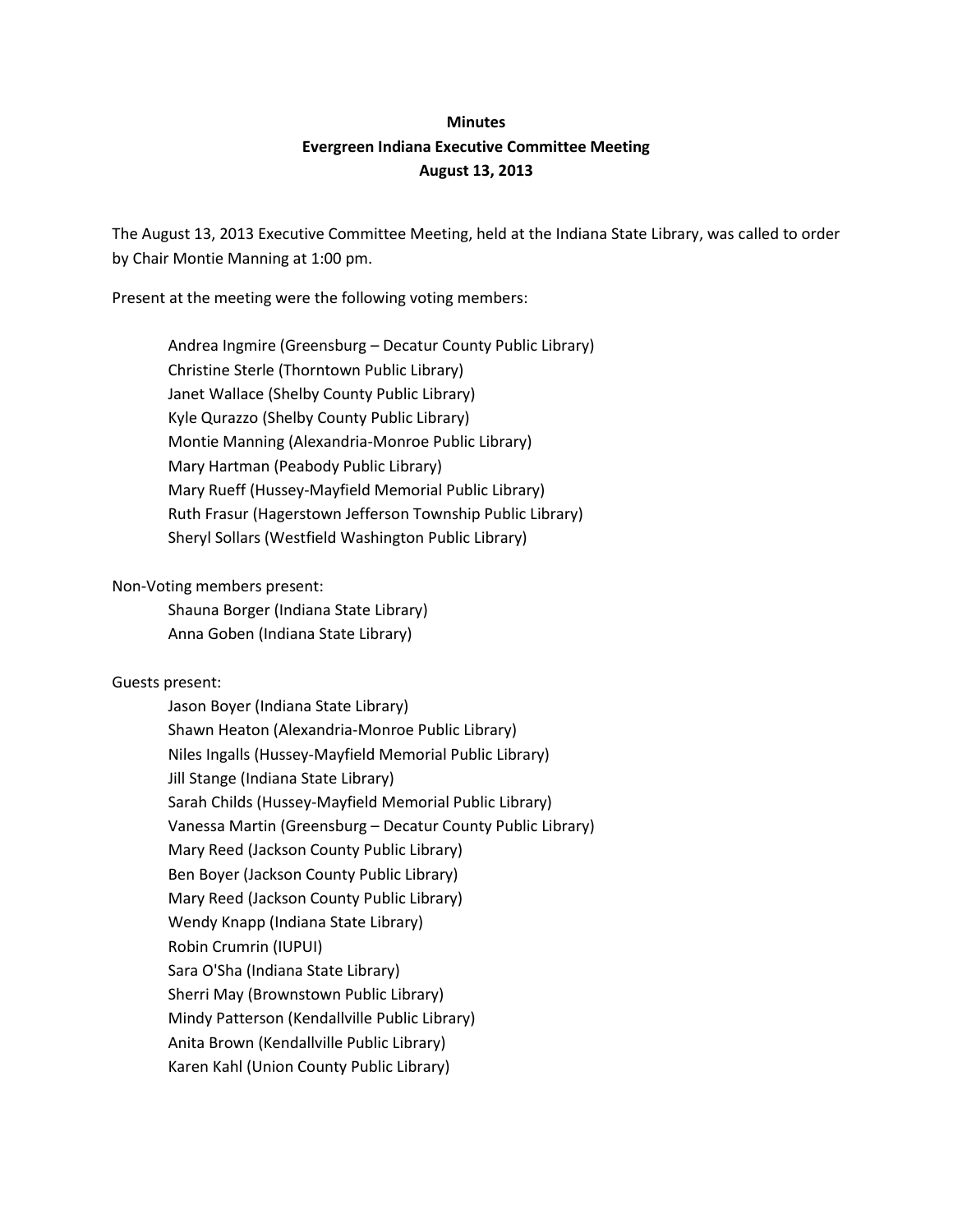The agenda was approved as presented on a motion by Andrea Ingmire and second by Ruth Frasur. All in favor.

The minutes of the April 9, 2013 and June 11, 2013 meetings were approved as amended on a motion by Ruth Frasur and a second by Christine Sterle. All in favor.

- I. Indiana State Library report Anna Goben
	- a. Anna presented an amendment to the Evergreen Indiana Membership Agreement. The amendment replaces Article VII and addresses the financial responsibilities of member libraries. Janet Wallace moved with a second by Mary Hartman that the amendment be accepted and distributed to member libraries for approval; motion passed.
	- b. Payment pilot
		- o A tentative timeline for the payment pilot was announced. Pilot libraries will go live with a revised system in October. Webinar/trainings will be released for administrators and bookkeepers, and all EI libraries will go live on November 1.
		- o There will be additional support available in January for libraries that need assistance with payment procedures.
	- c. Credit card payments—Planned partner VPS is incompatible with the Evergreen interface; EI is reviewing options going forward.
	- d. Member news
		- o Two Evergreen libraries have upcoming branch closings: Shelby County PL and Bloomfield-Eastern Greene Co. PL.
		- o Two new member migrations will soon be underway: Montpelier Harrison Twp Public Library and Westville-New Durham Twp Public Library.
	- e. IN Resource Sharing Committee—Anna shared the Resource Sharing Committee report. A comparison on IN-SHARE vs Evergreen Indiana Transit Costs was presented. For fiscal year 2012-2013 the average IN-SHARE cost per transit was \$4.27; EI cost per transit was \$1.04.
	- f. EI participation opportunities— A few ideas were presented, including forming a new Technology Review Working Group to identify possible discovery services to integrate resource sharing across EI, Academic Libraries of Indiana, and Indiana DOCLINE systems. Upcoming conferences include Discovery 2 Delivery IV & V and the Great Lakes Resource Sharing Conference.
	- g. 2.4 Upgrade Timeline
		- o August 30: Local modifications completed to development server
		- $\circ$  September 16: Testing guidelines/shared reporting interface out to committees
		- o October 31: Testing results collected and reviewed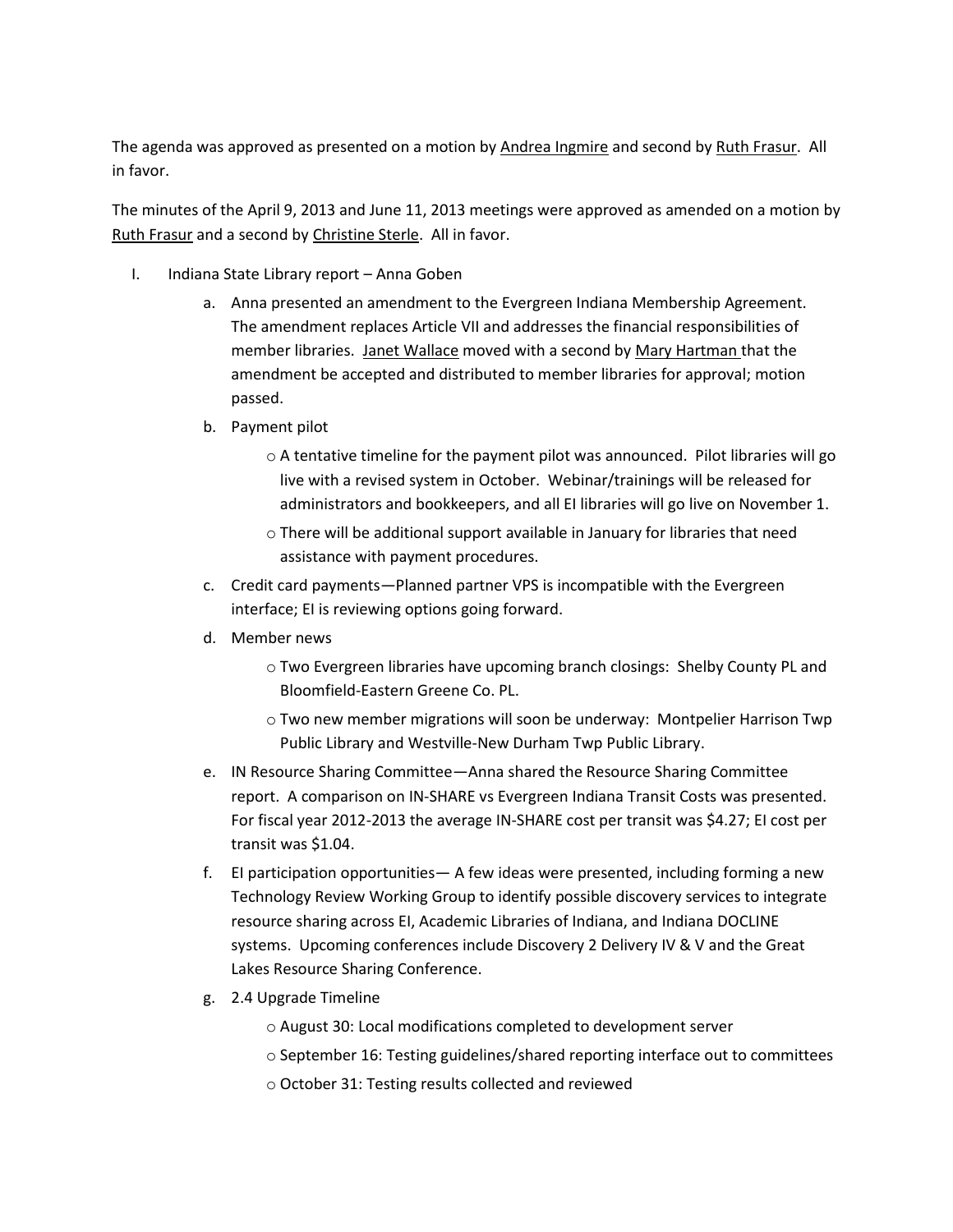- o Mid-November: Webinar and training documents available
- o December 13-15: Evergreen 2.4 upgrades goes live

### **II. Committee reports**

- a. Patron Services Committee Vanessa Martin
	- o Fall roundtable plans include discussion of patron record management, staff permissions, logins, and training opportunities
	- o Vanessa Martin reported on committee membership and officers: Vanessa Martin, Chair; Jen McKinley, Chair-Elect; Laura Hull, Secretary.
- b. Cataloging Committee Sarah Childs
	- o Advanced Cataloging training sessions are scheduled for September and November 2013.
	- o The Cataloging Committee is pursuing adding authority file to Evergreen.
- c. IT/Technology Committee Jason Boyer
	- o A mobile OPAC test interface is available; instructions for testing have been distributed via the Weekly Update blog. The mobile OPAC should work well with the upcoming Evergreen 2.4 update.
- d. eContent Committee Anna Goben
	- o The committee is preparing recommendations for OPAC enhancements.
	- o Jim Keating has approached the committee about Atomic Training streaming how-to videos available through Recorded Books. Freegal would like to offer streaming video service to the consortium. Trial information about these services will be provided to member libraries at a later date.

# **III. Old Business**

- a. Transit issues
	- o The Executive Committee revisited the situation regarding Lebanon Public Library transit times. An updated letter that includes current transit statistics was reviewed and discussed. Requirements that must be met include in-person staff training at either Alexandria-Monroe PL or Morgan County PL and attendance of the Evergreen Indiana – Holds class.
	- o Motion was made by Christine Sterle, seconded by Sheryl Sollars in favor of sending this letter to Lebanon Public Library's Director and Library Board on. Motion passed.
- b. Marking a patron exempt from collections—Testing has been completed and everything functions as expected. These results will be brought to the attention of the Patron Services Committee so that the committee may make a recommendation regarding its use.
- c. Membership fee structure—The EC was presented with a 9-tier membership fee structure based on the operating budget of member libraries; this followed the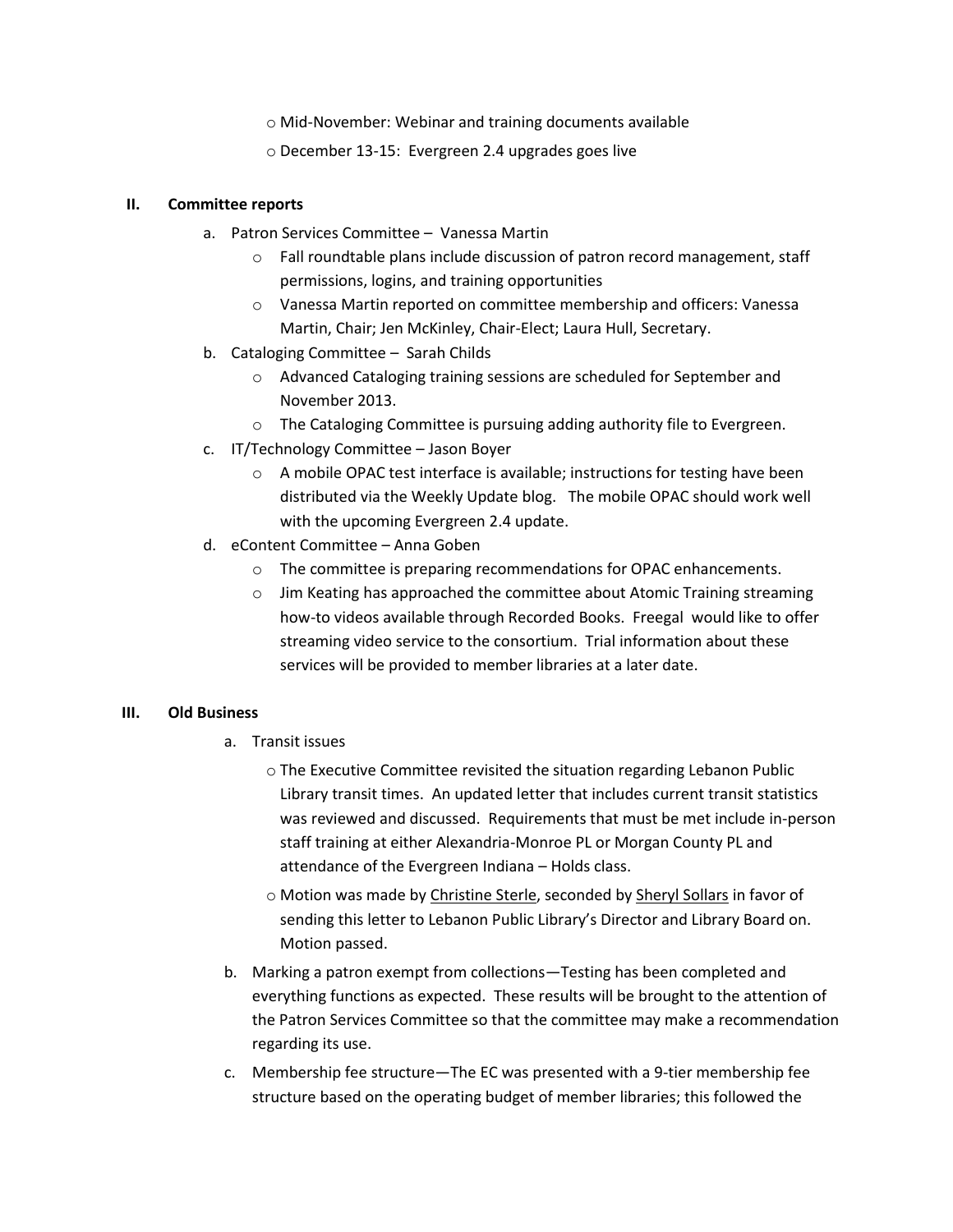original 6-tier system that was deemed too costly for smallest member libraries. The current version is based on .5% of a library's annual operating budget and is rounded to the nearest \$500. Using this model, libraries would spend between \$0 and \$7,500 per year for EI access and membership. The bulk of member libraries fall within Tiers 2-6. There was discussion whether the initial calculations were done using operating budget or operating expenditures, how future additional member libraries will affect this model, and what the membership fee will go towards. The membership fee structure will be revisited at a future meeting.

#### **IV. New Business**

- a. New member applicant review**—**Royal Center-Boone Township Public Library has applied for EI membership. RCBTPL is located in Cass County and serves a population of 1,484. The library is not yet automated. Membership in the Evergreen Indiana was approved on a motion by Janet Wallace and a second by Mary Rueff. All in favor.
- b. Mobile version of EI staff client—The EC reviewed input from member libraries regarding the desire for a mobile staff client. Proposed uses for this development include mobile inventory, general outreach and bookmobile use, and use at festivals and off-site events. Discussion of cost and operating systems followed. Development for iOS and Windows phones would be more likely than for Android devices. Part of the Evergreen community is interested in web-based applications, so this effort may not receive much interest/support from other Evergreen groups. Mobile staff client possibility will be discussed with future developments, and EI libraries will be surveyed to see if we need to add it to development queue. Possible policy issues to consider include accessibility, roaming circulation procedures, and locking protocols/security/privacy.
- c. Unserved Taskforce: Statement of Purpose for EI Libraries**—**Anna Goben suggested creation of a statement on behalf of Evergreen Indiana that addresses the problems of unserved areas around EI libraries. This is in response to reports of individuals "shopping" around for the least expensive EI library card but using the purchased card primarily at a different EI library. Creation of an Unserved Taskforce approved on a motion by Ruth Frasur and a second by Sheryl Sollars; all in favor.
- d. SCLends' Inventory Module Development Project—Ruth Frasur presented an opportunity to partner with other Evergreen consortia to develop an inventory module for Evergreen. She will contact Rogan Hamby of SCLends for more information.

#### **V. Announcements**

- a. Reports Taskforce next meeting August 13, 2013 at 3:00 pm
- b. Next meeting October 8, 2013 at ISL